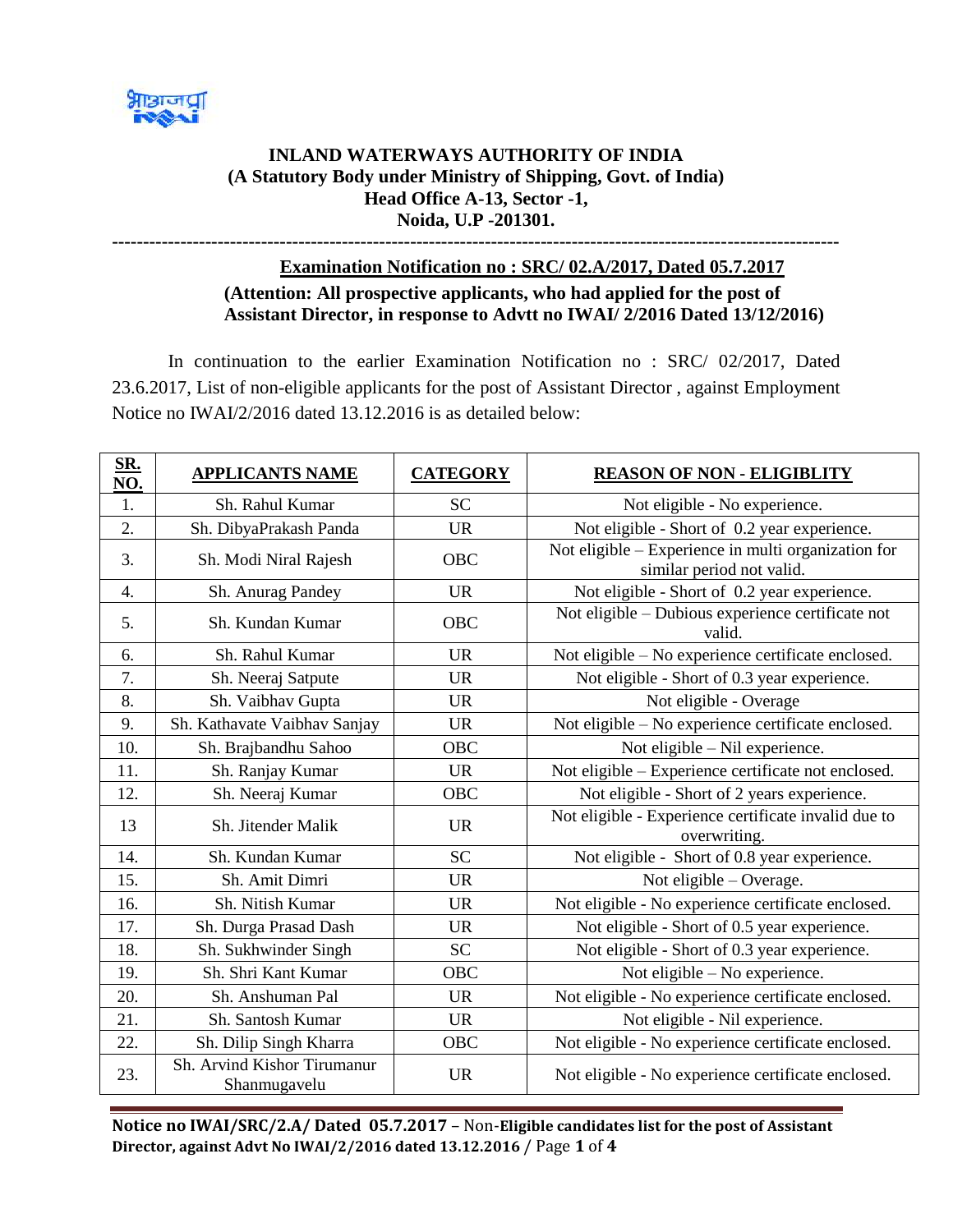| 24.               | Sh. Daksh Sharma            | <b>UR</b>       | Not eligible - No experience certificate enclosed.                       |
|-------------------|-----------------------------|-----------------|--------------------------------------------------------------------------|
| <u>SR.</u><br>NO. | <b>APPLICANTS NAME</b>      | <b>CATEGORY</b> | <b>REASON OF NON - ELIGIBLITY</b>                                        |
| 25.               | Sh. Sourav Mondal           | <b>UR</b>       | Not eligible - Nil experience.                                           |
| 26.               | Sh. Tarachand Saini         | OBC             | Not eligible - Nil experience.                                           |
| 27.               | Sh. Ritesh Dhiman           | <b>SC</b>       | Not eligible - Short of 2.10 years experience.                           |
| 28.               | Sh. Sumit Saini             | <b>UR</b>       | Not eligible - Nil experience.                                           |
| 29.               | Sh. Muhammed Unais          | <b>OBC</b>      | Not eligible - Short of 1.2 years experience.                            |
| 30.               | Sh. Upendra Yadav           | <b>UR</b>       | Not eligible - Experience certificate not enclosed.                      |
| 31.               | Sh. Ravi Sahgal             | <b>UR</b>       | Not eligible – Experience certificate not enclosed.                      |
| 32.               | Sh. Sumit Sahgal            | <b>UR</b>       | Not eligible - Short of 1.1 years experience.                            |
| 33.               | Sh. Narendra Singh Panwar   | <b>ST</b>       | Not eligible - Overage as UR applicant.                                  |
| 34.               | Sh. Basavaraj H.M.          | <b>UR</b>       | Not eligible - Short of 0.10 year experience.                            |
| 35.               | Sh. Mayank Mukund           | <b>UR</b>       | Not eligible - Due to short experience by 1.5 years.                     |
| 36.               | Sh. Arindam Chakraborty     | <b>UR</b>       | Not eligible - Short of 1.9 years experience.                            |
| 37.               | Sh. Rony Alex               | <b>UR</b>       | Not eligible - Overage.                                                  |
| 38.               | Sh. Ajay Kumar              | <b>UR</b>       | Not eligible - Nil experience.                                           |
| 39.               | Sh. Shashank Yadav          | OBC             | Not eligible - Do not Posses degree in relevant field.                   |
| 40.               | Sh. Abhishek Kumar          | <b>OBC</b>      | Not eligible - Short of 2.5 years experience.                            |
| 41.               | Sh. Kumar Pratik            | <b>UR</b>       | Not eligible - Short of 2.6 years experience.                            |
| 42.               | Sh. Jaswant Singh Shekhawat | <b>UR</b>       | Not eligible - Overage.                                                  |
| 43.               | Ms. Ritu Agase              | OBC             | Not eligible - No experience certificate enclosed.                       |
| 44.               | Sh. Aswini Kumar Das        | <b>UR</b>       | Not eligible - Nil experience.                                           |
| 45.               | Sh. Antony Manoj            | OBC             | Not eligible - Nil experience.                                           |
| 46.               | Sh. Sanjeeva Kumar          | <b>UR</b>       | Not eligible - Overage.                                                  |
| 47.               | Sh. Atchyutha Aravind       | <b>UR</b>       | Not eligible - No Experience certificate enclosed.                       |
| 48.               | Sh. Brajesh Kumar           | OBC             | Not eligible – Overage.                                                  |
| 49.               | Sh. Minhaz Akhtar           | <b>UR</b>       | Not eligible - Short of 0.8 year experience.                             |
| 50.               | Sh. Vikash Prakash          | <b>UR</b>       | Not eligible - Nil experience and no experience<br>certificate enclosed. |
| 51.               | Sh. Vivek Raj Pandey        | <b>UR</b>       | Not eligible - Nil experience and no experience<br>certificate enclosed. |
| 52.               | Sh. Monojit Das             | <b>UR</b>       | Not eligible - No experience certificate enclosed.                       |
| 53.               | Ms. Athira Sasindran        | OBC             | Not eligible - Nil experience.                                           |
| 54.               | Sh. Aditya Singh            | <b>UR</b>       | Not eligible - Nil experience.                                           |
| 55.               | Sh. Smarak Sikdar           | <b>SC</b>       | Not eligible - No experience.                                            |
| 56.               | Sh. Rajshekhar Baghel       | <b>ST</b>       | Not eligible $-$ Experiod short for 0.7 year.                            |
| 57.               | Sh. Shubhranshu Jaiswal     | OBC             | Not eligible - No experience certificate enclosed.                       |
| 58.               | Sh. Monendra Kumar          | <b>UR</b>       | Not eligible - Experience certificate not enclosed.                      |
| 59.               | Sh. Abhijeet                | OBC             | Not eligible - Short of 0.9 year experience.                             |
| 60.               | Sh. Sikander Kumar          | <b>SC</b>       | Not eligible - Short of 2 years experience.                              |
| 61.               | Sh. Saravanakumar S         | OBC             | Not eligible - No experience certificate enclosed.                       |
| 62.               | Sh. Abinish Patra           | <b>UR</b>       | Not eligible - No experience certificate enclosed.                       |
| 63.               | Sh. Diwannath Jha           | <b>UR</b>       | Not eligible - Experience certificate not enclosed.                      |
| 64.               | Sh. Suhail Rafat            | <b>UR</b>       | Not eligible $-$ Overage.                                                |

**Notice no IWAI/SRC/2.A/ Dated 05.7.2017** – Non-**Eligible candidates list for the post of Assistant Director, against Advt No IWAI/2/2016 dated 13.12.2016** / Page **2** of **4**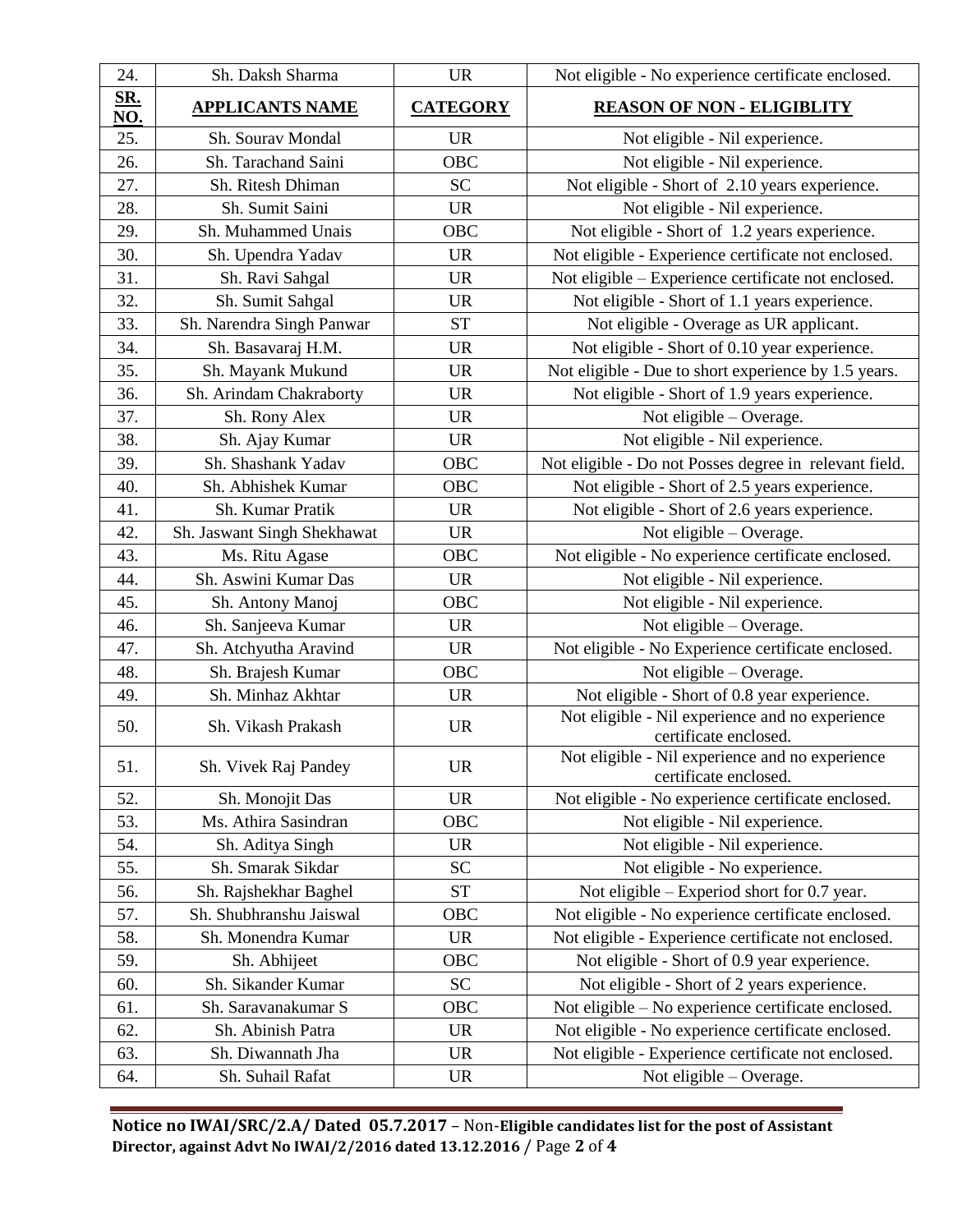| 65.               | Sh. Gautam Kumar Jha          | <b>UR</b>          | Not eligible – Short of 1.3 years experience.                         |
|-------------------|-------------------------------|--------------------|-----------------------------------------------------------------------|
| SR.<br><b>NO.</b> | <b>APPLICANTS NAME</b>        | <b>CATEGORY</b>    | <b>REASON OF NON - ELIGIBLITY</b>                                     |
| 66.               | Sh. Sujeet Kushwah            | <b>UR</b>          | Not eligible - No experience certificate enclosed.                    |
| 67.               | Sh. Vinay C                   | <b>OBC</b>         | Not eligible - Nil experience.                                        |
| 68.               | Sh. S Kalai Selvan            | <b>SC</b>          | Not eligible $-$ Overage.                                             |
| 69.               | Ms. Dripta Saha               | <b>SC</b>          | Not eligible - No experience certificate enclosed.                    |
| 70                | Sh. Ankit Ghosh               | OBC                | Not eligible - No experience certificate enclosed.                    |
| 71                | Ms. Anu Antony                | <b>OBC</b>         | Not eligible - Short of 1 year experience.                            |
| 72                | Sh. Doddugollu Surya Chala    | OBC                | Not eligible - Experience certificate not enclosed.                   |
| 73                | Sh. Subhash Kumar             | <b>SC</b>          | Not eligible – Overage.                                               |
| 74                | Sh. P. Venkata Vijaya Bhanu   | <b>UR</b>          | Not eligible - Nil experience.                                        |
| 75                | Sh. Ranjan Kumar Jha          | <b>UR</b>          | Not eligible - Experience certificate not enclosed.                   |
| 76                | Sh. Wasim Akram               | OBC                | Not eligible - Short of 2 years experience.                           |
| 77                | Sh. Sumit Kumar Kasana        | OBC                | Not eligible - Experience certificate not enclosed.                   |
| 78                | Sh. Anshul Kumar Saini        | <b>UR</b>          | Not eligible - Experience certificate not enclosed.                   |
| 79                | Sh. Rakesh Begari             | <b>SC</b>          | Not eligible - Experience certificate not enclosed.                   |
| 80                | Sh. Ankush Malik              | <b>UR</b>          | Not eligible - Short of experience for 1 year.                        |
| 81                | Sh. Thokala Rajesekar         | <b>OBC</b>         | Not eligible - Short of 1.6 year experience.                          |
| 82                | Sh. Anurag Pandey             | <b>UR</b>          | Not eligible - Experience certificate not enclosed.                   |
| 83                | Sh. Deepak Kumar Sinha        | OBC                | Not eligible - Experience certificate is not valid.                   |
| 84                | Sh. Jani Krunal Jitendra Bhai | <b>UR</b>          | Not eligible - Experience certificate not enclosed.                   |
| 85                | Sh. Siambarasan. C            | OBC                | Not eligible - Nil experience.                                        |
| 86                | Sh. Ajit Singh                | <b>SC</b>          | Not eligible – Overage as UR applicant.                               |
| 87                | Sh. Dhruv H. Prajapati        | <b>UR</b>          | Not eligible - Experience certificate not submitted.                  |
| 88                | Sh. Praveen Kumar Vidyarthi   | <b>SC</b>          | Not eligible - Nil experience.                                        |
| 89                | Ms. Rulan Verma               | OBC                | Not eligible - Nil experience.                                        |
| 90                | Sh. Vijay Singh Meena         | ${\cal S}{\cal T}$ | Not eligible - Overage.                                               |
| 91                | Sh. Ankur Bedwa               | <b>UR</b>          | Not eligible - Does not possess requisite education<br>qualification. |
| 92                | Sh. Atikur Rahman Khan        | OBC                | Not eligible - Short of 0.8 year experience.                          |
| 93                | Sh. Somenath Sarkar           | <b>UR</b>          | Not eligible - Experience certificate not enclosed.                   |
| 94                | Sh. N. Sunil Kumar Gurudutt   | <b>UR</b>          | Not eligible - Overage.                                               |
| 95                | Sh. Sanjay Sharma             | <b>UR</b>          | Not eligible - Overage.                                               |
| 96                | Sh. Nishant Verma             | <b>UR</b>          | Not eligible - Short of 0.8 year experience.                          |
| 97                | Sh. Rohit Gupta               | <b>UR</b>          | Not eligible - Short of 0.9 year experience.                          |
| 98                | Sh. Mula Rama Rao             | OBC                | Not eligible - Experience certificate not enclosed.                   |
| 99                | Sh. Rakesh Kumar              | <b>UR</b>          | Not eligible - Experience certificate not enclosed.                   |
| 100               | Sh. Manish Kumar              | <b>SC</b>          | Not eligible - Short of 1.10 years experience.                        |
| 101               | Sh. Md. Yousuf                | <b>OBC</b>         | Not eligible – Experience certificate not enclosed.                   |
| 102               | Sh. Ashirbad Mohanty          | <b>UR</b>          | Not eligible - Experience certificate not enclosed.                   |
| 103               | Sh. Temburu Nirupama          | OBC                | Not eligible $-$ Short of 0.10 year experience.                       |
| 104               | Sh. Pratap Singh              | <b>SC</b>          | Not eligible $-$ Overage.                                             |
| 105               | Sh. Srinivas Kundrapu         | OBC                | Not eligible - Experience certificate not enclosed.                   |

**Notice no IWAI/SRC/2.A/ Dated 05.7.2017** – Non-**Eligible candidates list for the post of Assistant Director, against Advt No IWAI/2/2016 dated 13.12.2016** / Page **3** of **4**